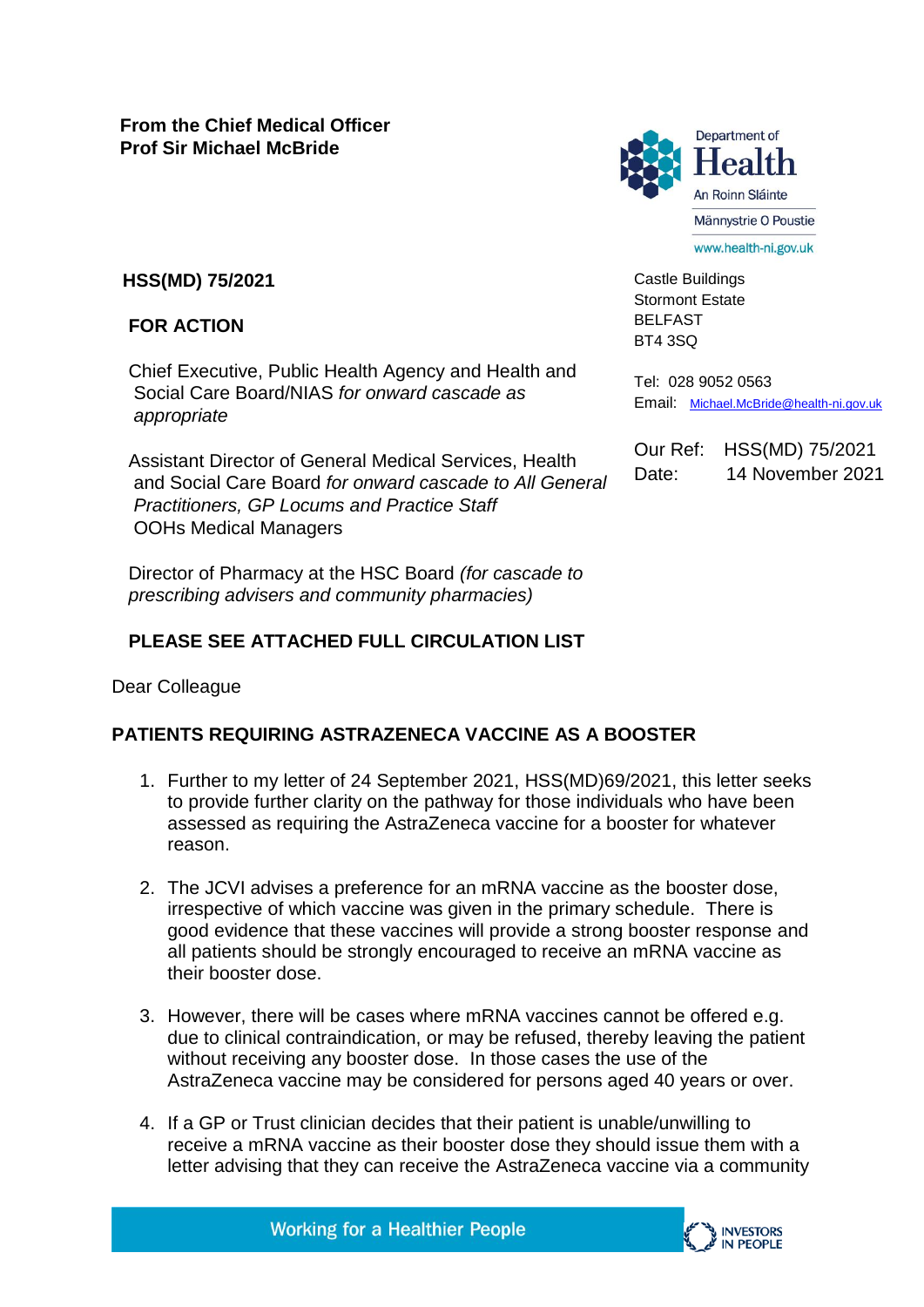pharmacy. The patient should then be advised to make their own vaccination arrangements with a community pharmacy providing the AstraZeneca vaccine. Details of participating community pharmacy stores can be found via the NI Direct page on the COVID-19 vaccination programme.

Yours sincerely

**Prof Sir Michael McBride Chief Medical Officer**

Mudrael Montando Lude Kelly

**Linda Kelly Chief Nursing Officer** 

Cothytone

**Mrs Cathy Harrison Chief Pharmaceutical Officer**

## **Circulation List**

| Director of Public Health/Medical Director, Public Health Agency (for onward                                                           |
|----------------------------------------------------------------------------------------------------------------------------------------|
| distribution to all relevant health protection staff)                                                                                  |
| Director of Nursing, Public Health Agency                                                                                              |
| <b>Directors of Pharmacy HSC Trusts</b>                                                                                                |
| Director of Social Care and Children, HSCB                                                                                             |
| Family Practitioner Service Leads, Health and Social Care Board (for cascade to GP<br>Out of Hours services)                           |
| Medical Directors, HSC Trusts (for onward distribution to all Consultants,<br>Occupational Health Physicians and School Medical Leads) |
| Nursing Directors, HSC Trusts (for onward distribution to all Community Nurses, and<br>Midwives)                                       |
| Directors of Children's Services, HSC Trusts                                                                                           |
| RQIA (for onward transmission to all independent providers including independent<br>hospitals)                                         |
| Medicines Management Pharmacists, HSC Board (for cascade to prescribing<br>advisers)                                                   |
| Regional Medicines Information Service, Belfast HSC Trust                                                                              |
| Regional Pharmaceutical Procurement Service, Northern HSC Trust                                                                        |
| Professor Donna Fitzsimons, Head of School of Nursing and Midwifery QUB                                                                |
| Professor Sonja McIlfatrick, Head of School of Nursing, University of Ulster                                                           |
| <b>Heather Finlay, CEC</b>                                                                                                             |
| Donna Gallagher, Open University                                                                                                       |
| Professor Paul McCarron, Head of School of Pharmacy and Pharmaceutical<br>Sciences, UU                                                 |
| Professor Colin McCoy, Head of School, School of Pharmacy, QUB                                                                         |
| Professor Colin Adair, Postgraduate Pharmacy Dean, NI Centre for Pharmacy<br>Learning and Development, QUB                             |
| Joe Brogan, Assistant Director of Integrated Care, HSCB                                                                                |
| Michael Donaldson, Head of Dental Services, HSCB (for distribution to all<br><b>General Dental Practitioners)</b>                      |
| Raymond Curran, Head of Ophthalmic Services, HSCB (for distribution to<br><b>Community Optometrists)</b>                               |
| <b>Trade Union Side</b>                                                                                                                |
| <b>Clinical Advisory Team</b>                                                                                                          |
| Louise McMahon, Director of Integrated Care, HSCB                                                                                      |
|                                                                                                                                        |

**Working for a Healthier People**